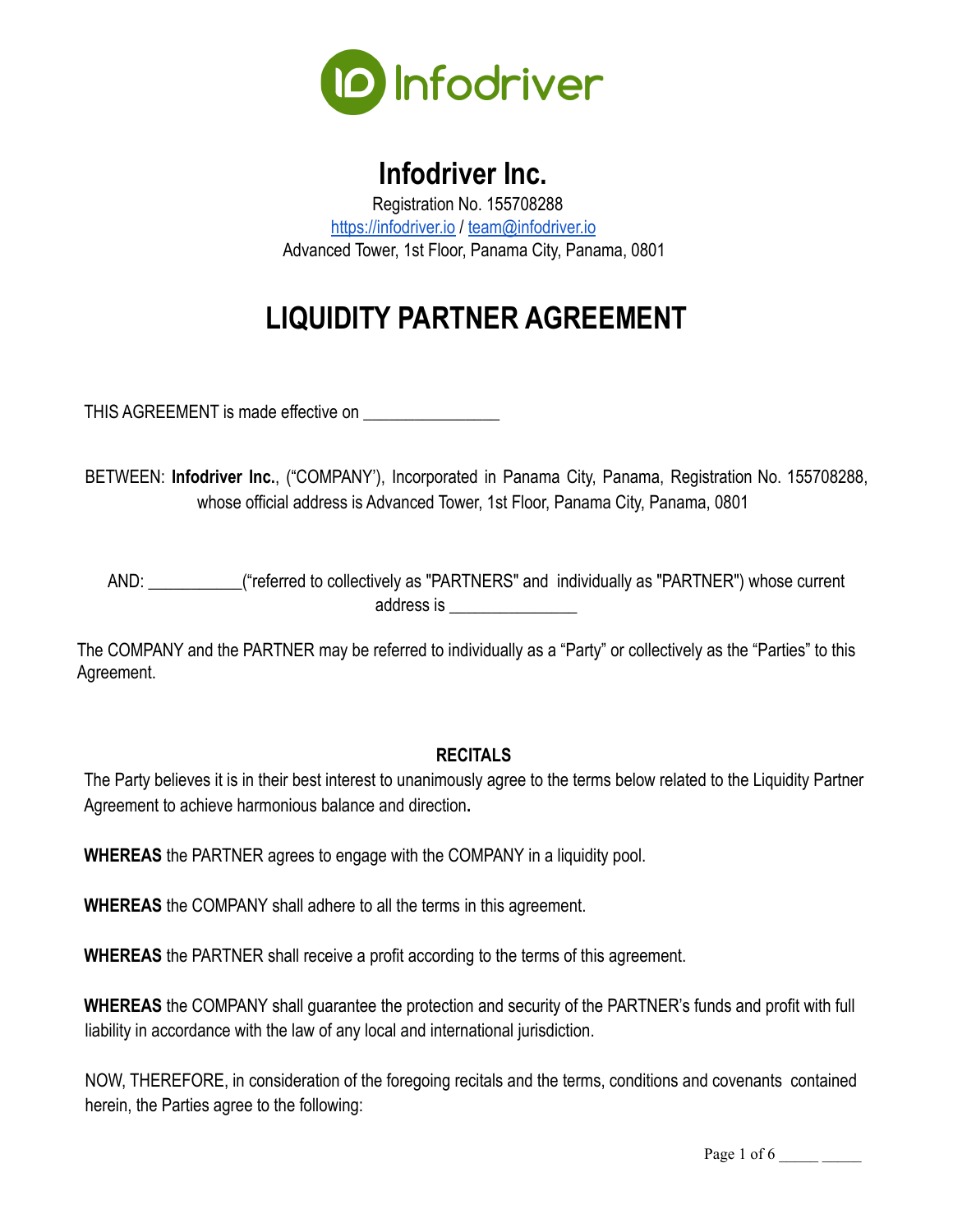## **AGREEMENT**

#### **1 ENGAGEMENT**

a. The PARTNER hereby enters into this agreement with the COMPANY to invest the amount of

(Enter amount in numeric form and local currency)

- b. The COMPANY shall deploy the amount received from investor to a liquidity pool, farming yield, staking, and interest-bearing Smart Contract Protocol platform in the Decentralized Financial Sector "DeFi" at the company's discretion to the benefit of both parties.
- c. The PARTNER shall be required to submit proper identification to the COMPANY as part of its mandatory KYC process prior to the legal execution of this agreement.
- d. The PARTNER shall send funds to the COMPANY subject to Section 6 of this agreement *ONLY*, using any other fund transfer methods not mentioned in this agreement shall *NOT* be honored or accepted by the COMPANY.
- e. The COMPANY shall accept full responsibility and legal liability for funds received from PARTNER using the fund transfer methods mentioned in Section 6 of this agreement *ONLY*.

#### **2 SCOPE OF INVESTMENT**

- a. The PARTNER shall receive a minimum weekly profit between **0,25% up to 2,25% paid every 7 calendar days beginning from the BUSD (BEP-20) deployment** based on the amount mentioned in Section 1.a of this agreement. If fiat currency needs to be converted to ETH, then there shall be a 48-hour conversion period needed by the COMPANY which shall extend the first weekly profit to 9 days.
- b. Profit return origination shall begin once all the funds have been received and converted by COMPANY which may be a different date from when this agreement is made and dated above.

#### **3 TERMS**

- a. The COMPANY shall pay the PARTNER the amount mentioned on this agreement. The amount shall be **based on the market value of BUSD (BEP-20) which is according to market conditions.**
- b. The COMPANY shall pay the PARTNER every 7 calendar days in this agreement from the first payout according to section 2.a mentioned in this agreement.
- c. The same amount of **BUSD (BEP-20)** shall be due to PARTNER with 1 month notice. Company shall need 24 hours to process assets transfer back to PARTNER after 1 month.
- d. The COMPANY shall pay the PARTNER using the payment method mentioned in Section 6 of this agreement. Any amendment to this shall be made in writing and must be approved, signed, and executed by all parties in this agreement.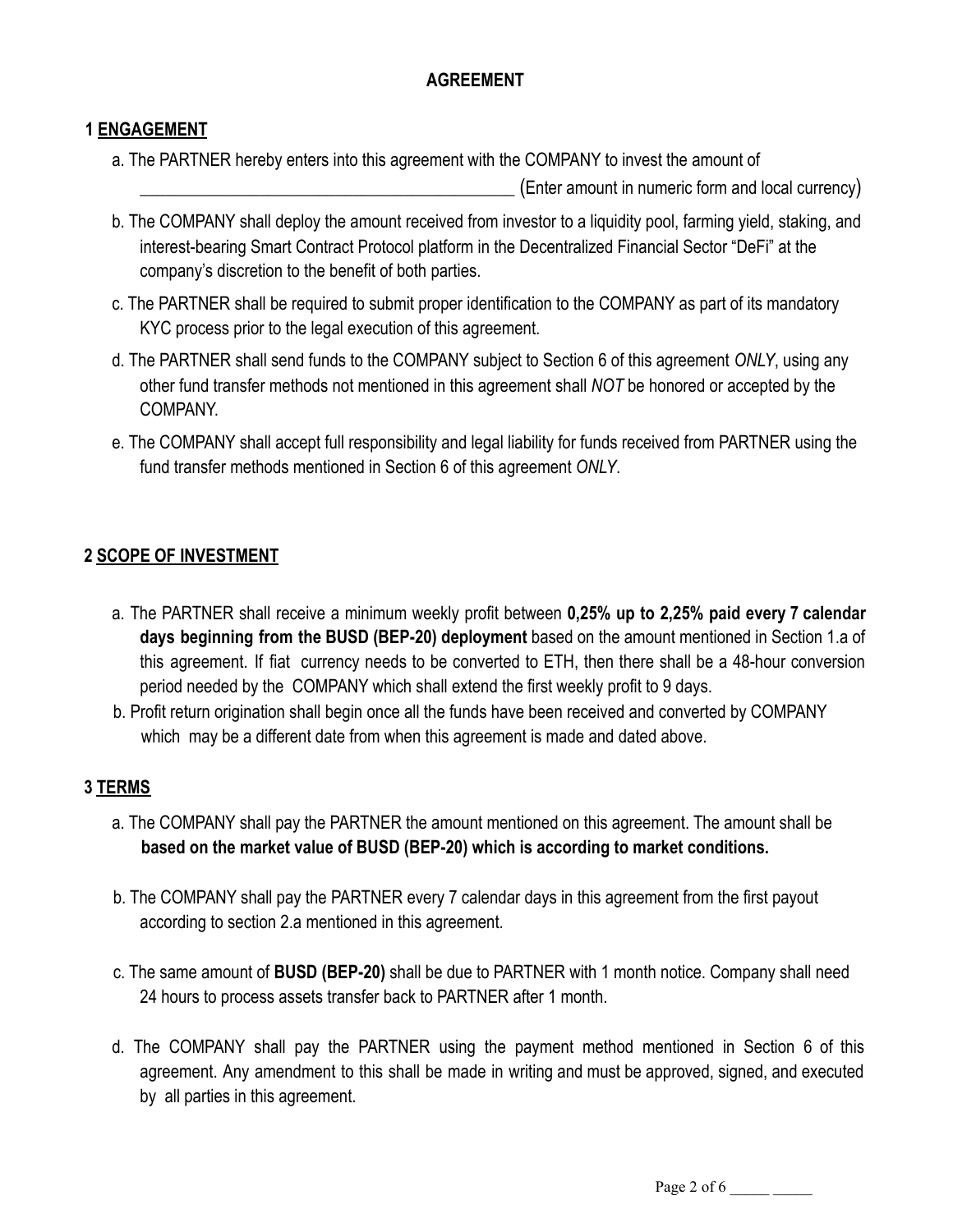#### **4 COMPANY WARRANTIES**

a) The COMPANY represents and warrants that the COMPANY has no criminal record. b) The COMPANY represents and warrants that the COMPANY has never been involved in any personal or corporate bankruptcy or insolvency liquidation.

c) The COMPANY represents and warrants that the COMPANY has never been investigated by any tax authority.

d) The COMPANY represents and warrants that the use of funds for this agreement is for the benefit of COMPANY and is completely legitimate and is not, whether directly or indirectly, the proceeds of any criminal activity.

e) The COMPANY represents and warrants this agreement is in accordance with and shall not violate applicable laws of any local and international jurisdiction and standards prevailing in the industry.

#### **5 PARTNER WARRANTIES**

a) The PARTNER represents and warrants that the fund for this agreement is completely legitimate and is not, whether directly or indirectly, the proceeds of any criminal activity.

b) The PARTNER represents and warrants that the provided information below is true and accurate.

Legal Name: \_\_\_\_\_\_\_\_\_\_\_\_\_\_

Mailing Address:

Phone: +\_\_\_\_\_\_\_\_\_\_

| Email: |
|--------|
|        |
|        |

Passport or ID Number:

Country of Issuance: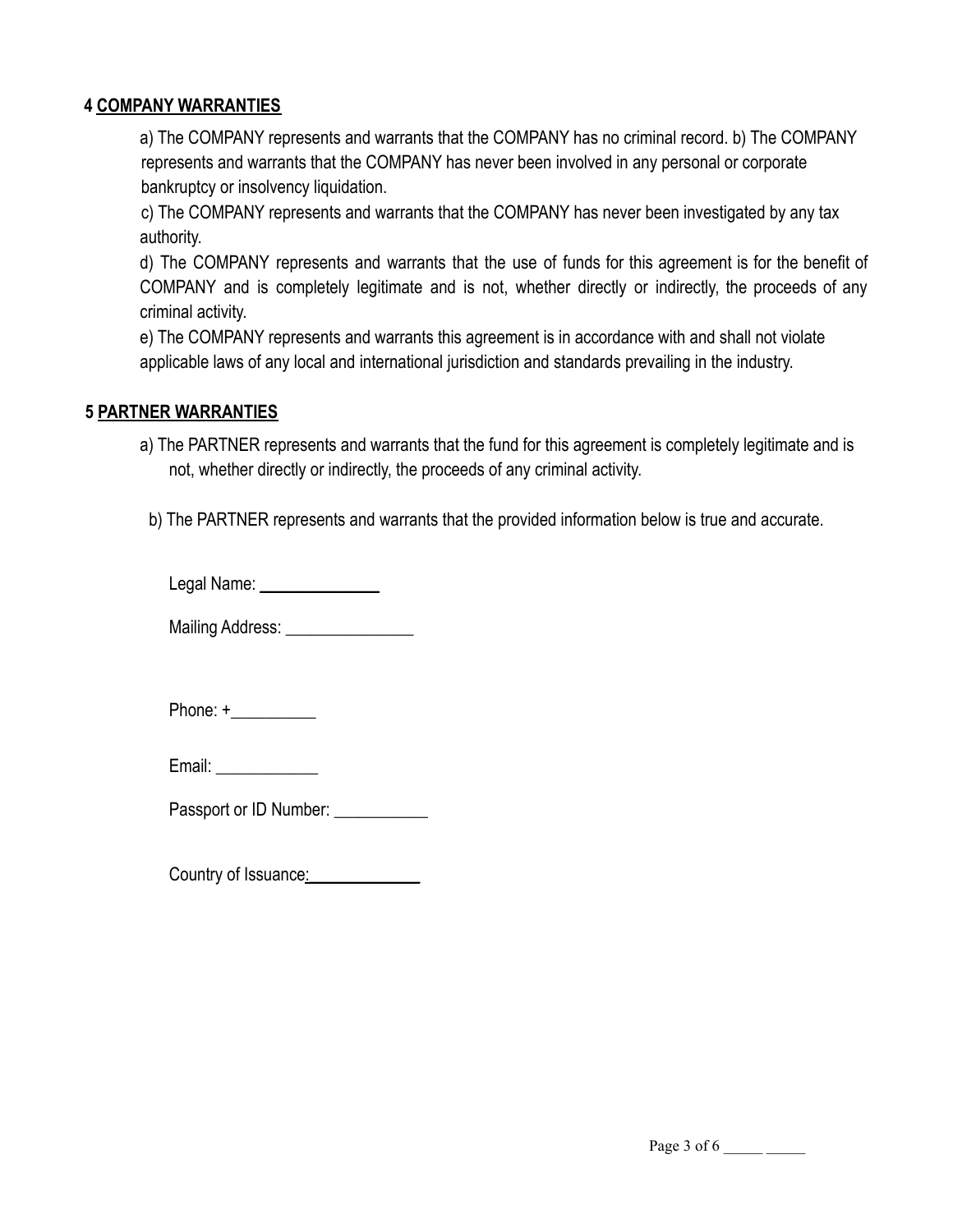#### **6 PAYMENT METHODS AND INSTRUCTIONS**

PARTNER can send the USD amount mentioned in Section 1.a using the following options:

- a) Ethereum ETH Payment to: **0x102524a21d473c2d864b8a94e15037e5b78e477b**
- b) Tether USDT ERC-20 Payment to: **0x102524a21d473c2d864b8a94e15037e5b78e477b**
- c) Tether USDT TRC-20 Payment to: **TV6RcTYmTZrn6Lc16t48f2Umq4rNT1TsL9**
- d) BUSD Payment to: **0x960c82cF524a168aC93EC1Ae61F40635ACAcF6E2**

e) Bitcoin Payment to: **16pUUNrEAtbnat2VjHKZhnrrDBoanBqQx6**

PARTNER shall have the option to receive weekly payout from COMPANY using the following option:

a) USDT ERC-20 Payment to: \_\_\_\_\_\_\_\_\_\_\_\_\_\_\_\_\_\_\_\_\_\_\_\_\_\_\_\_\_\_\_\_\_\_

- b) USDT TRC-20 Payment to:
- c) BUSD Payment to: **\_\_\_\_\_\_\_\_\_\_\_\_\_\_\_\_\_\_\_\_\_\_\_\_\_\_\_\_\_\_\_\_\_\_\_\_\_\_\_\_\_**

### **7 TERMINATION AND EXPIRATION**

- a. This Agreement shall remain in effect until all funds and profits have been paid by COMPANY to PARTNER as agreed upon by all parties.
- b. The exact date that this Agreement shall expire and terminate shall be upon a formal receipt of request to terminate by Investor to Company by email correspondence to [team@infodriver.io](mailto:team@infodriver.io)

## **8 TRADE SECRETS.**

- a. PARTNER acknowledges that the trade secrets, processes, methods, and technical information of the COMPANY and any other matters designated by the written consent of all Parties are valuable assets. Unless PARTNER obtains the written consent from COMPANY, PARTNER agrees never to disclose to any individual and organization, except in authorized connection with the business of the COMPANY, any trade secret, process, or other matter referred to in this Agreement while in effect, or at any later time.
- b. This Agreement complies with the Defend Trade Secrets Act and provides civil or criminal immunity to any individual for the disclosure of trade secrets: (i) made in confidence to a federal, state, or local government official, or to an attorney when the disclosure is to report suspected violations of the law; or (ii) in a complaint or other document filed in a lawsuit if made under seal.

Page 4 of 6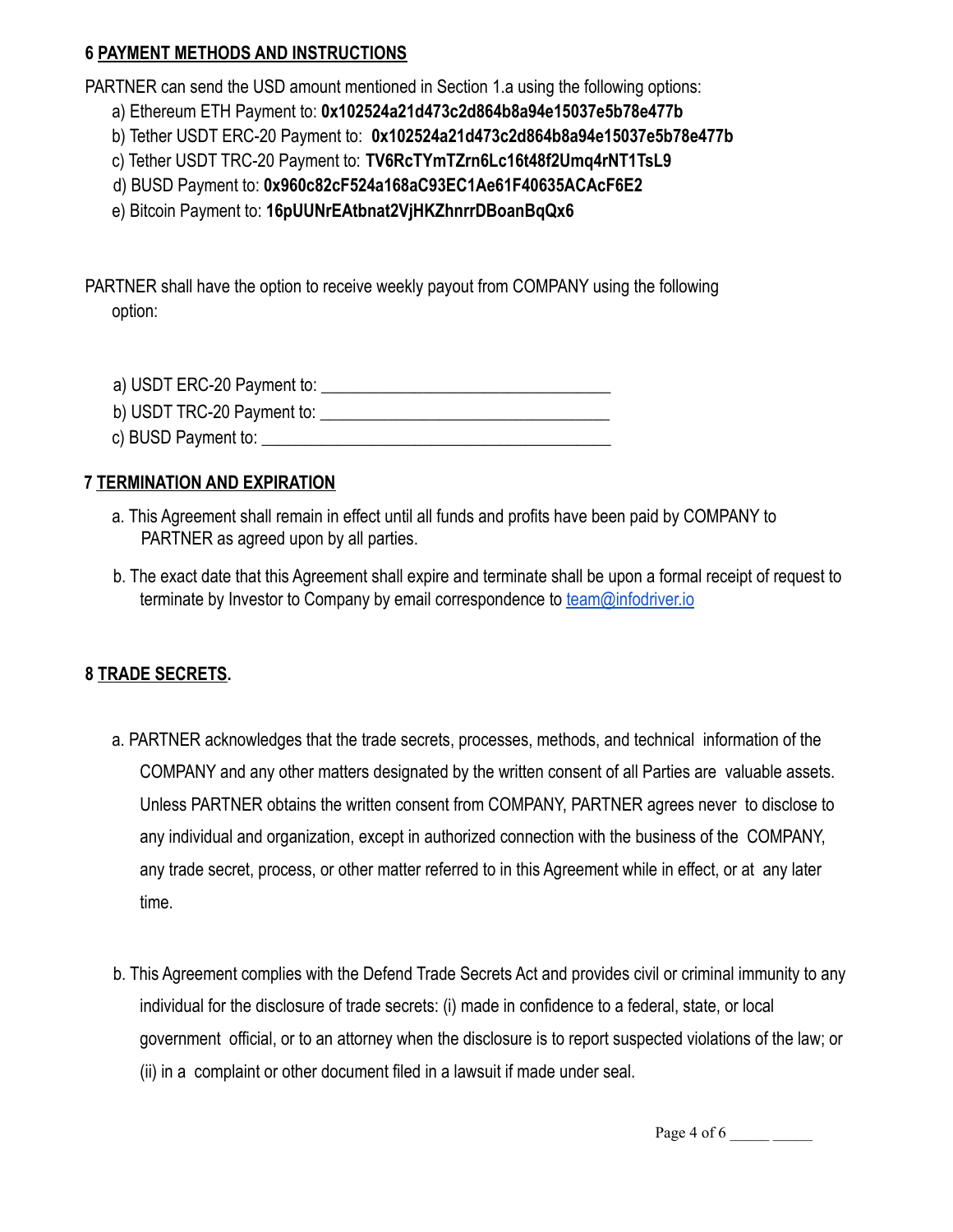#### **9 GENERAL AND MISCELLANEOUS PROVISIONS**

- a. *Waiver of Law*. This Agreement does not alter or waive any provision of the Law except as expressly provided herein; provided, however, PARTNER hereby expressly waives the provisions of the Law to the full extent permitted by the Law to uphold the provisions and validity of this Agreement and to cause this Agreement to be valid, binding, and enforceable in accordance with its terms upon the PARTNER and their respective transferees, successors, and assigns.
- b. *Notices*. Any notice under this Agreement shall be deemed sufficiently given by one party to another if in writing and if and when delivered or tendered either in person or by the deposit of it in any local or international mail in a sealed envelope, registered or certified, with postage prepaid, addressed to the person to whom notice is being given at that person's address appearing on the records of the COMPANY or any other address as may have been given by that person to the COMPANY for the purposes of notice in accordance with this subsection. A notice not given as above shall, if it is in writing, be deemed given when received by the party to whom it is required or permitted to be given. It is the responsibility of the PARTNER to ensure that the COMPANY has the PARTNER's correct address to receive notice.
- c. *Severability*. Any provision prohibited by, unlawful or unenforceable under any applicable law of any jurisdiction shall as to that jurisdiction be ineffective without affecting any other provision of this Agreement. To the full extent, however, that the provisions of that applicable law may be waived, they are waived to the end that this Agreement be deemed to be a valid and binding agreement enforceable in accordance with its terms.
- d. *Recovery of Expenses*. With respect to alternative dispute resolution, if a dispute arises with respect to this Agreement, the prevailing party shall be entitled to recover all expenses, including, without limitation, reasonable attorneys' fees, and expenses, incurred in ascertaining that party's rights, in preparing to enforce, or in enforcing that party's rights under this Agreement, whether it was necessary for that party to institute suit.
- e. *Remedies*. The parties shall have all remedies for breach of this Agreement available to them provided by law or equity. Without limiting the generality of the foregoing, the parties agree that in addition to all other rights and remedies available at law or in equity, the parties shall be entitled to obtain specific performance of the obligations of each party to this Agreement and immediate injunctive relief and that in the event any action or proceeding is brought in equity to enforce the same.
- f. *Third Parties*. Nothing in this Agreement, whether express or implied, is intended to confer any rights or remedies under or by reason of this Agreement on any persons other than the parties to it and the COMPANY and their respective permitted transferees, successors, and assigns, nor is anything in this Agreement intended to relieve or discharge the obligation or liability of any third persons to any party to this Agreement or to the COMPANY, nor shall any provision give any third person any right of subrogation or action over or against any party to this Agreement or the COMPANY.
- g. The headings contained in this Agreement are for convenience only and do not form part of and shall not affect the construction of this Agreement or any part thereof.
- h. The written provisions of this Agreement shall constitute the full extent of the contract between the Parties hereto, and the terms and conditions contained herein shall constitute the entire agreement between the Parties, regardless of any oral agreements or understandings which may presently or hereinafter exist. No waiver or modification of any provisions herein shall be binding upon the Parties unless the same is in writing and duly executed by the respective Parties hereto.